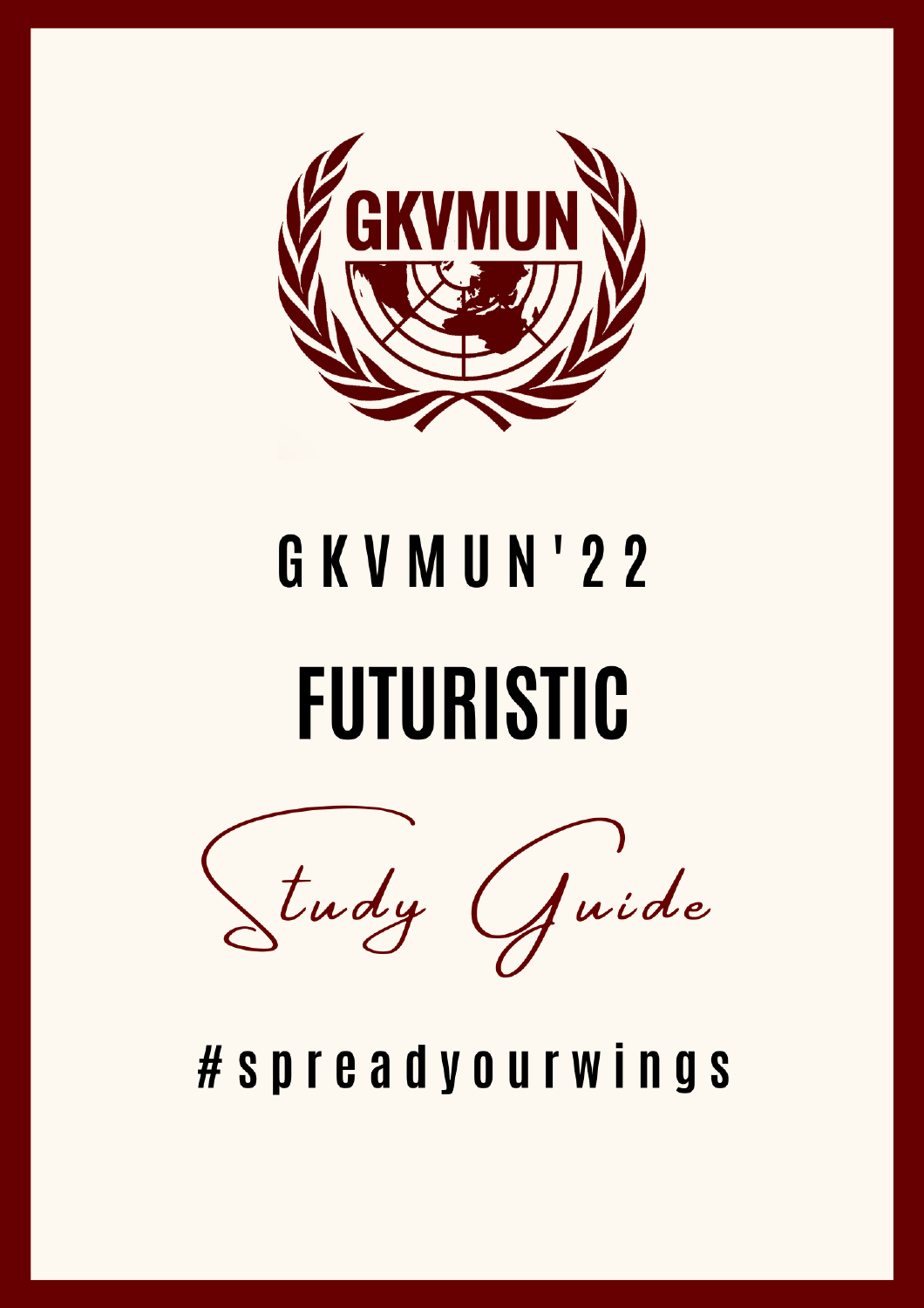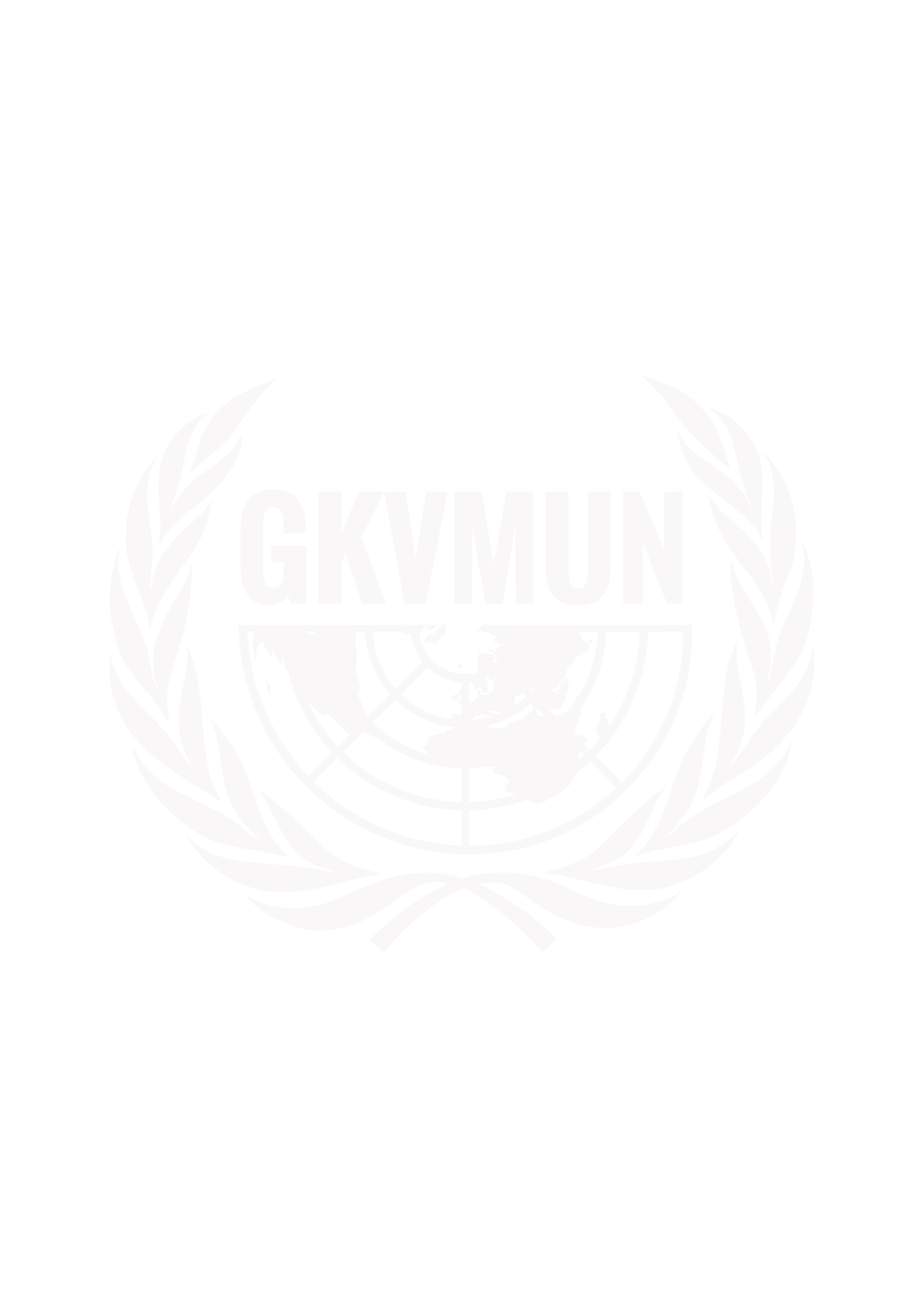#### **TABLE OF CONTENTS**

**Letter of Secretary General**

**Letter of the Under Secretary General**

**Introduction to Futuristic Crisis Committees (FCC)**

**Introduction to the Topic**

**Introduction to the Characters**

**United States of America – Noah Allen**

**United Kingdom – Elizabeth Scarlett Murphy**

**Russian Federation – Fyodor Smirnov**

**China – Haitao Liu**

**France – Béatrice Benoit**

**Germany – Felicity Engel**

**Netherlands – Anneliese De Vries**

**Japan – Kaito Kimurao**

**Turkey – Alp Baran Genç**

**Switzerland – Juliette Wagner**

**Italy – Serena C. Fiore**

**India – Pranav Gupta**

**South Korea – Pyeong Jin-Sang**

**Canada – Raven Moore**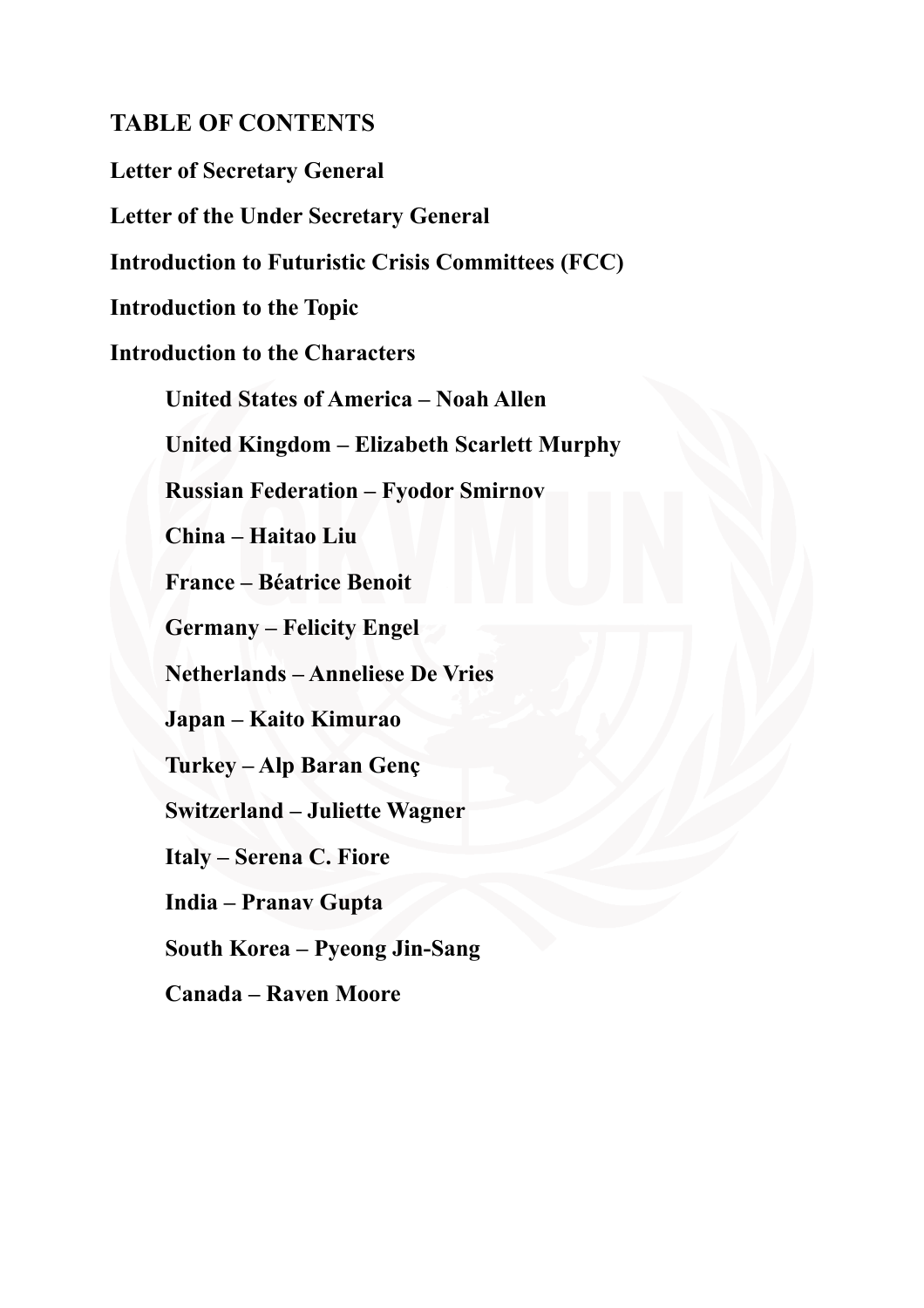# **LETTER OF THE SG**

# **Highly distinguished participants of GKVMUN'22**

**I, the Secretary-General of GKVMUN'22, Naz Durakoglugil, would like to express my enthusiasm for being able to host the first annual session of this precious conference on behalf of my school,** 

**We, as the GKVMUN'22 team, have been working endlessly to provide you an inspiring Model UN experience. Our both academic and organization teams are beyond eager to host a conference where our esteemed participants have the chance to spread their wings,** 

**As days passed, we were better able to see the forest through the trees of organizing a conference, hence; we derived lessons from each error that occurred which was a challenging, yet, unique experience,** 

**To conclude my words, whether you have attended previous MUN conferences or not, we're looking forward to unite every and each one of you at our school with having an aim of providing you an outstanding experience where you'll get the chance to gain remarkable memories and spread your wings. Hope to see you soon!** 

**Best regards, Naz Durakoğlugil**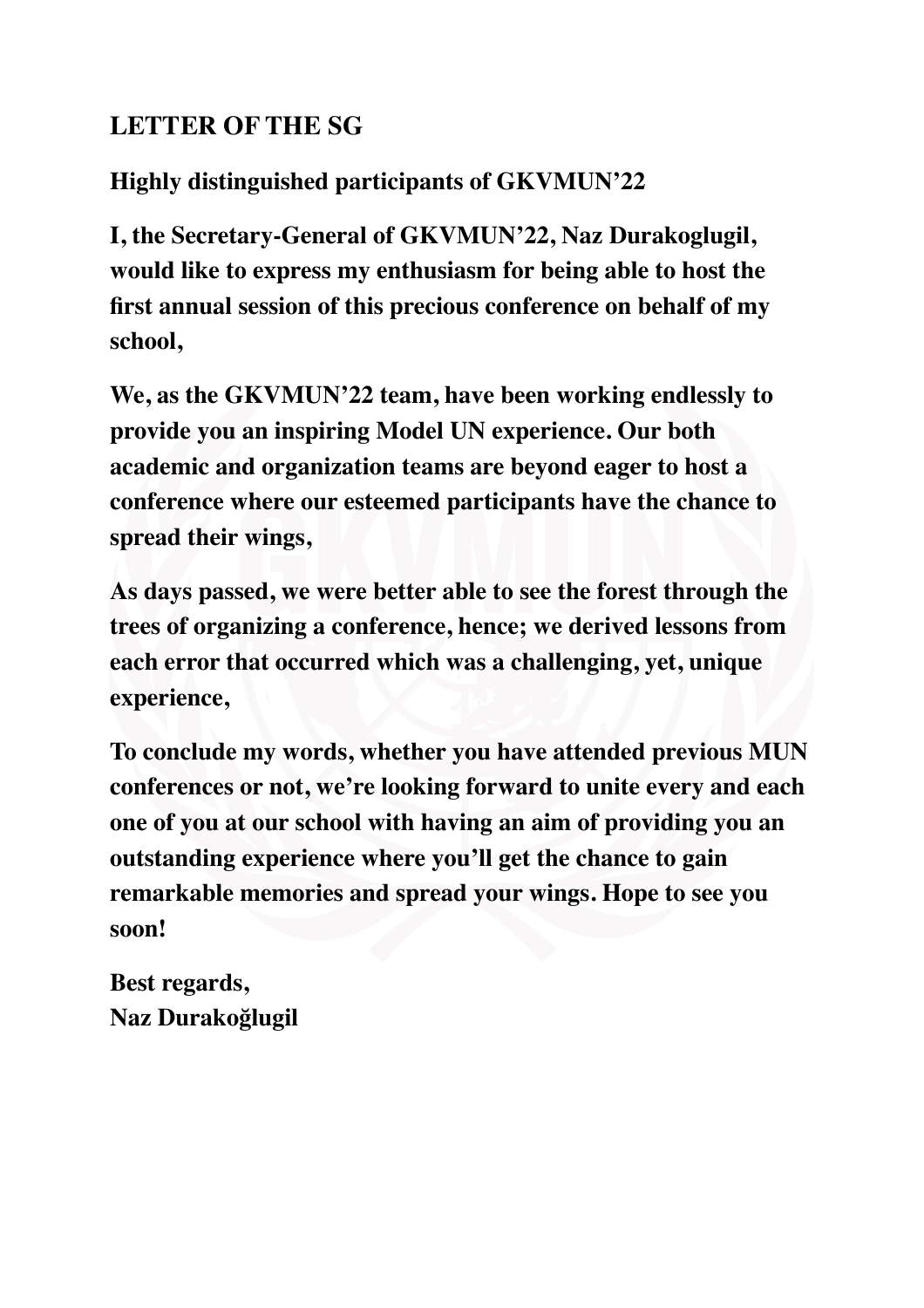# **LETTER OF THE USG**

**Highly distinguished participants of GKVMUN'22,**

**It is my utmost pleasure to take the role of being a USG of the Futuristic Crisis committee as well as the DSG of this session. I would like to thank the Secretary General Naz Durakoğlugil for making this experience possible for everyone.** 

**The Model United Nations teaches high schoolers about the world, it makes them gain debating skills and understand the teamwork concept. A crisis committee works different than a GA committee; you can see the details of the essentials you must know before taking part in a crisis committee below!**

**I cannot wait to see all the delegates face-to-face after a long period of time. I'm sure that you will have so much fun during GKVMUN'22. We have worked hard to make this experience unforgettable.**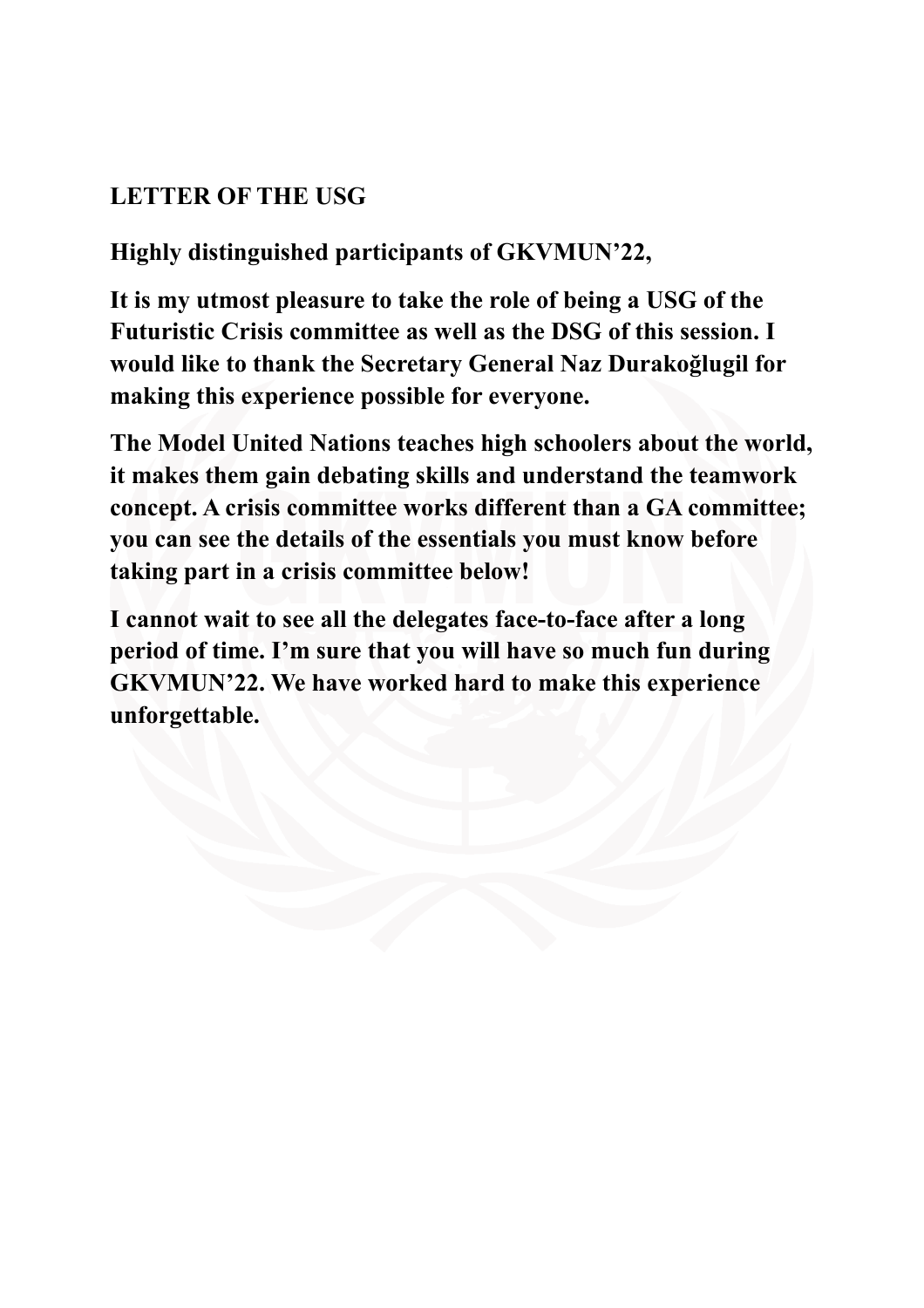## **Introduction to Futuristic Crisis Committees (FCC)**

In crisis committees, delegates are expected to find solutions to problems they did not cause, a crisis is regarded as an extreme event. There are a few types of crisis committees; normal crisis committees, joint-crisis committees, historical crisis committees and futuristic crisis committees. In FCC, the course of events in the committee is mostly uncontainable by the delegates. A crisis occurs in most committees however a set of crises and the delegates will determine the future.

Something else that works differently in crisis committees is that we do not write resolution papers. We write something called a directive. Normally, delegates in General Assembly committees write working papers, they turn into draft resolutions and then they get voted to finally become resolution papers; however in crisis committees, for the fastest response to the crises, delegates write a directive. A directive is similar to a brief resolution paper. Just like it is with resolution papers, several directives can be written in a committee. One can write a directive on his own, with some other delegates (which is called a joint-directive), or it may be a committee directive meaning everyone is on the same page. In order for the directive to pass, the majority should vote in favor. In committees where the problem and the solution are related to the entire committee, the delegates must come up with a committee directive.

There are many other rules about crisis committees however the implementation of them is up to the secretariat.

Directives are very similar to resolution papers. A directive that only consists of the action plan part is sufficient but it could be improved by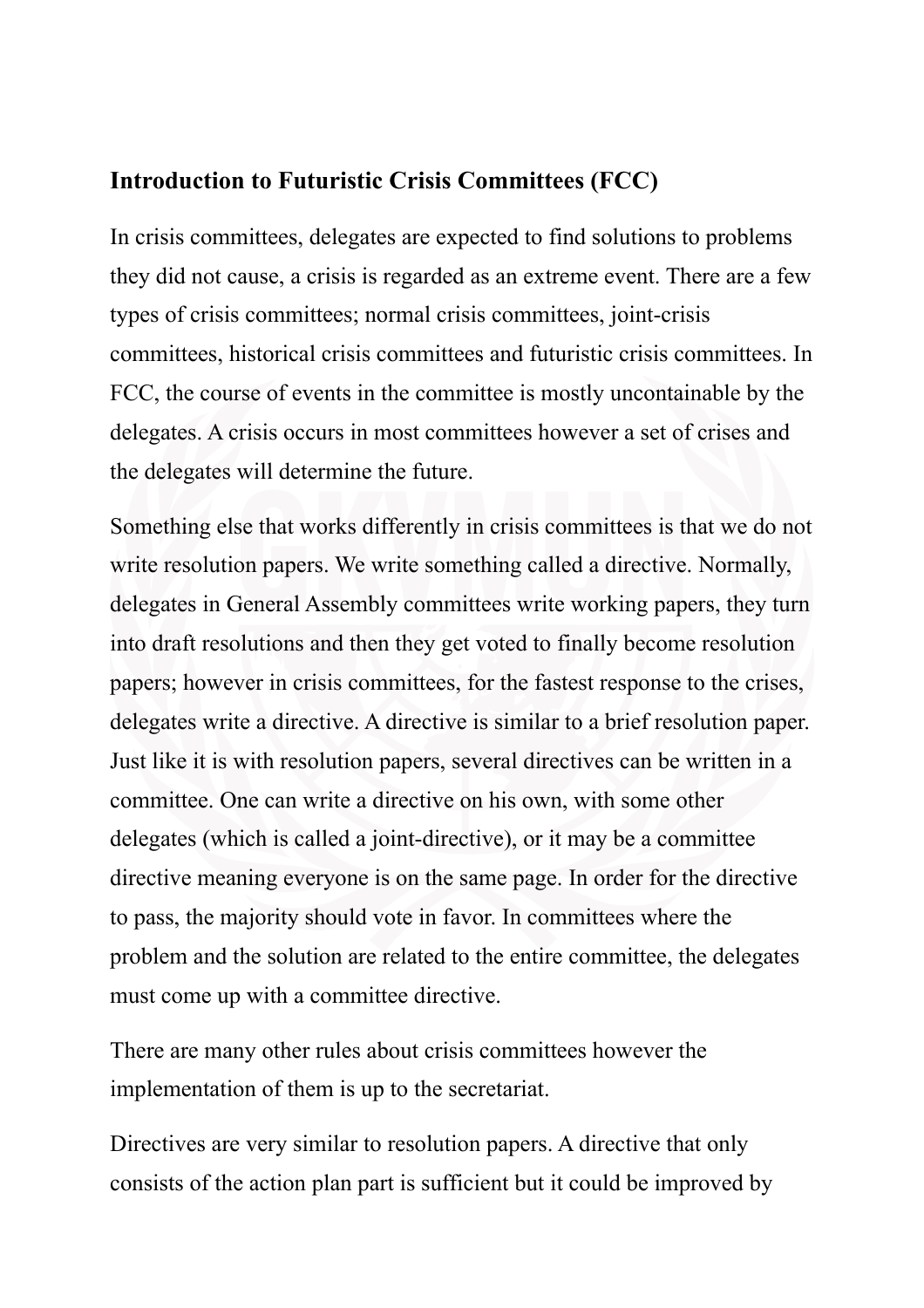also including date, specifying the directive type, such as "TOP SECRET" and a section to specify from whom this directive is, and to whom it is, to state the department it is related to. Additionally, as one would expect, the action plan should consist of realistic and well-considered matters that the committee is willing to act upon.

#### **Introduction to the Topic**

Throughout time, the existence of unidentified flying creations has always been present. Nevertheless, none of them have been officially labelled as UFOs. They were thought and claimed to be carriers of aliens.

With the absolutely shocking event that took place in the Cape Canaveral Space Station in Florida at around 2 am, the existence of UFOs has officially been approved. On May 20, in a year far far away, the aspiring entrepreneur Elon Musk was caught ordering a take-off of a UFO. Luckily, while this shocking event was happening, Elon Musk was seen by the famous astronaut Buzz Aldrin who was visiting the space station and had happened to see Musk communicate with the strange creations. Buzz immediately pressed an emergency button when he saw Elon getting into the UFO. The button released a signal to 15 countries around the world asking for the preparation of 15 experienced scientists for a top secret mission.

The scientists were going to be staying at a secret underground base and their mission was to find out what had really happened and find Musk before the world notices. Was Elon's abduction a coincidence or was it an abduction in the first place?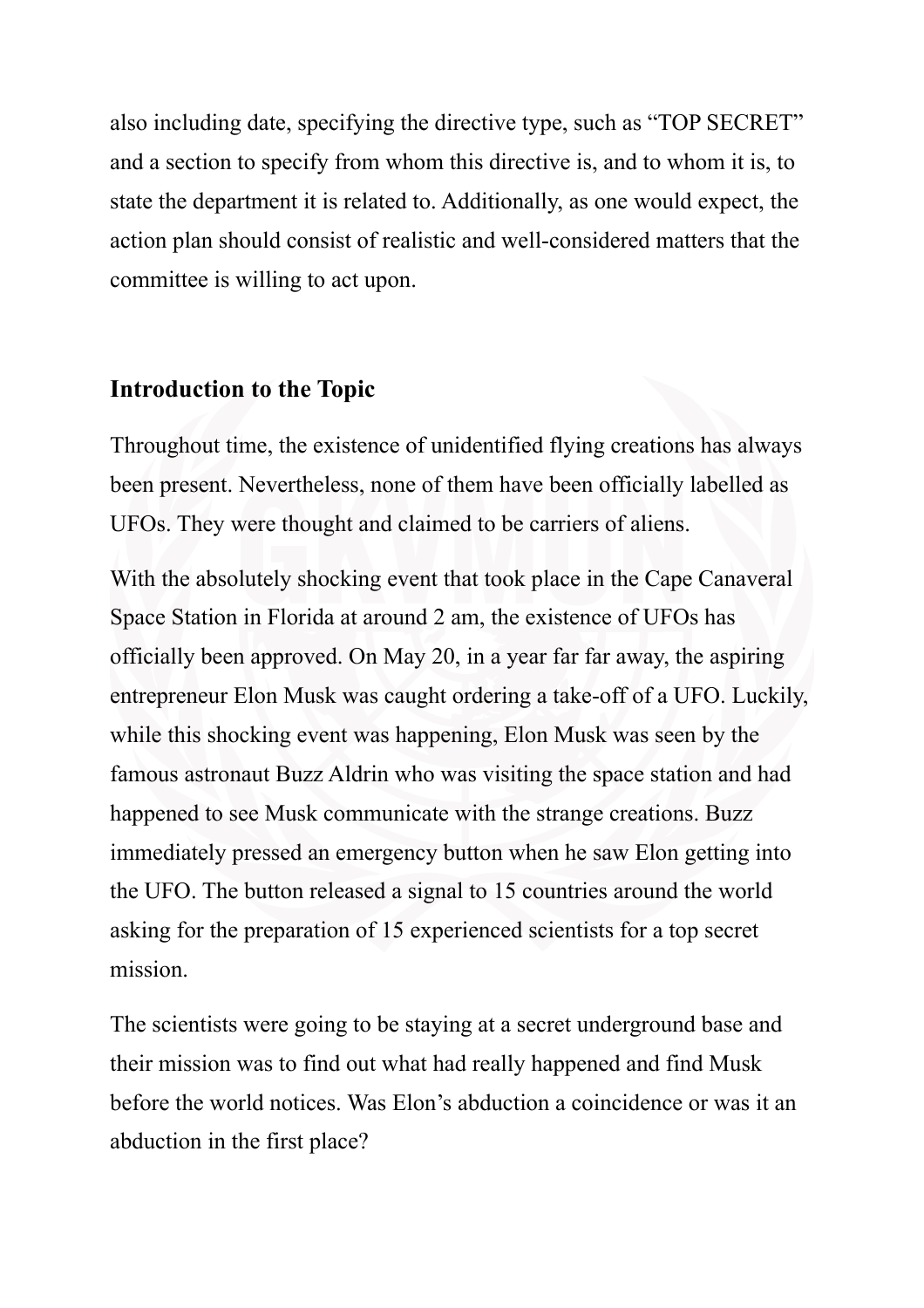#### **Introduction to the Characters**

#### **United States of America – Noah**

Full Name: Noah Allen

Born: February 2, (age: 28)

Major: Experimental Physicist

Family: Parents both dead, sister living in Chicago.

Spouse: -

Offspring: -

Noah Allen is a 28 year-old successful American experimental physicist. He was born on February 2. Despite his age, he is very experienced. He was perfect for this mission because not only is he a great physicist, but also not a very famous one. It was not a problem for him to travel to Florida since he is already living alone. He told his sister in Chicago that he will be on vacation.

#### **United Kingdom – Scarlett**

Full Name: Elizabeth Scarlett Murphy

Born: June 21, (age: 29)

Major: Biophysicist

Family: Mother-dead, father living in the UK with twin brothers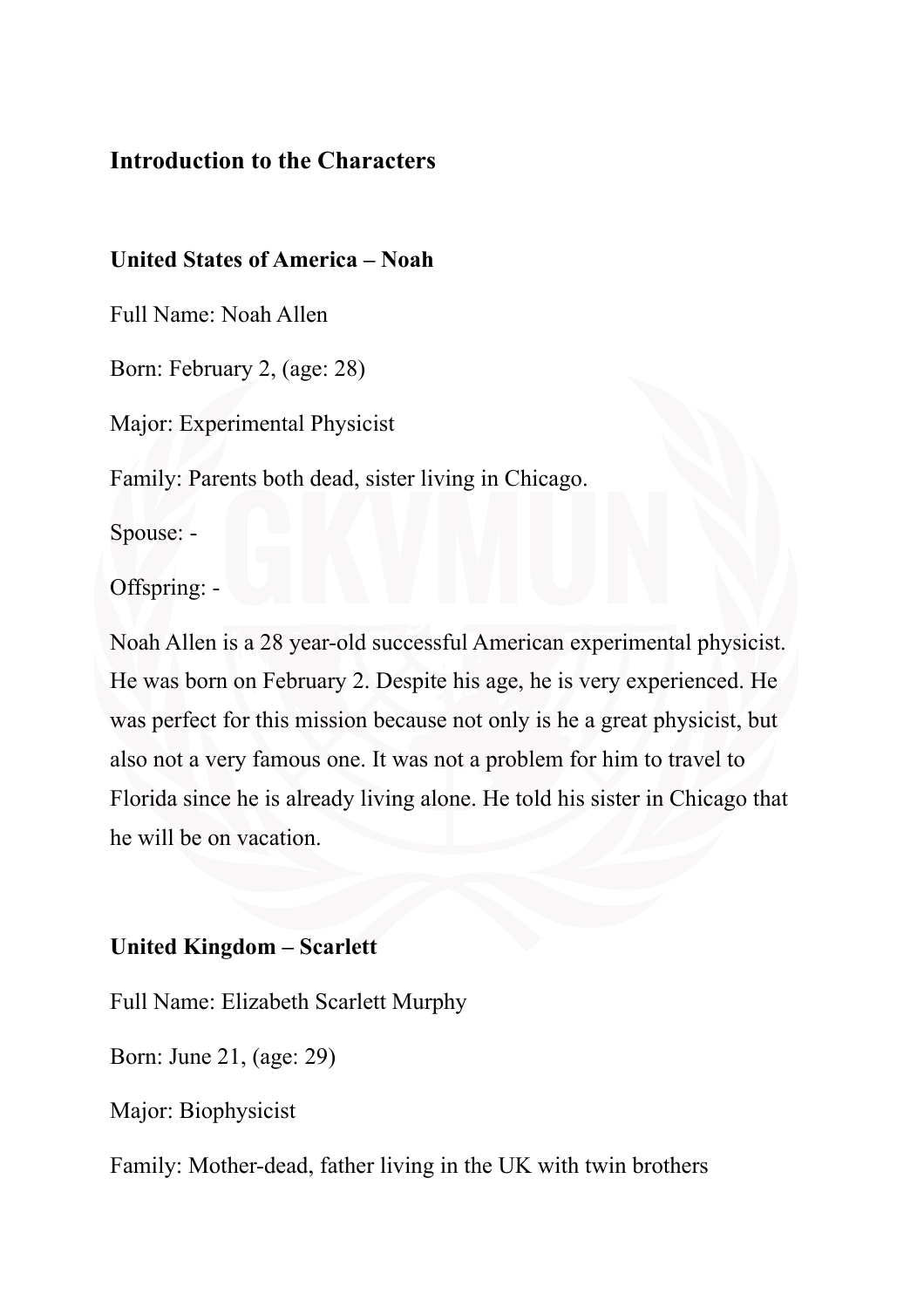Spouse: Divorced

#### Offspring: -

Elizabeth Scarlett Murphy is a 29 year-old English Biophysicist. She was born on June 21. She got married when she was 24 but then got divorced a year later. She thinks of this experience to be a mistake. Ever since her divorce, she has been dealing with her career only. She lives with her father and her twin brothers. Her family thinks she is traveling with the hippies for a digital detox.

#### **Russian Federation – Fyodor**

Full Name: Fyodor Smirnov

Born: March 25, (age: 39)

Major: Aerospace Engineer

Family: Parents and 3 siblings living in Russia

Spouse: Rita Smirnov

Offspring: Son (8)

Fyodor Smirnov is a 39 year-old aerospace engineer. He was born on March 25. He is known to be very good at his job, although his family never supported his career in science. The Smirnov family consists of football players, and as his 3 other siblings, he was expected to be a football player one day. His relation to his parents and siblings is not very good so he did not have to make any explanation to them while going away. His wife and son know that he went away for business.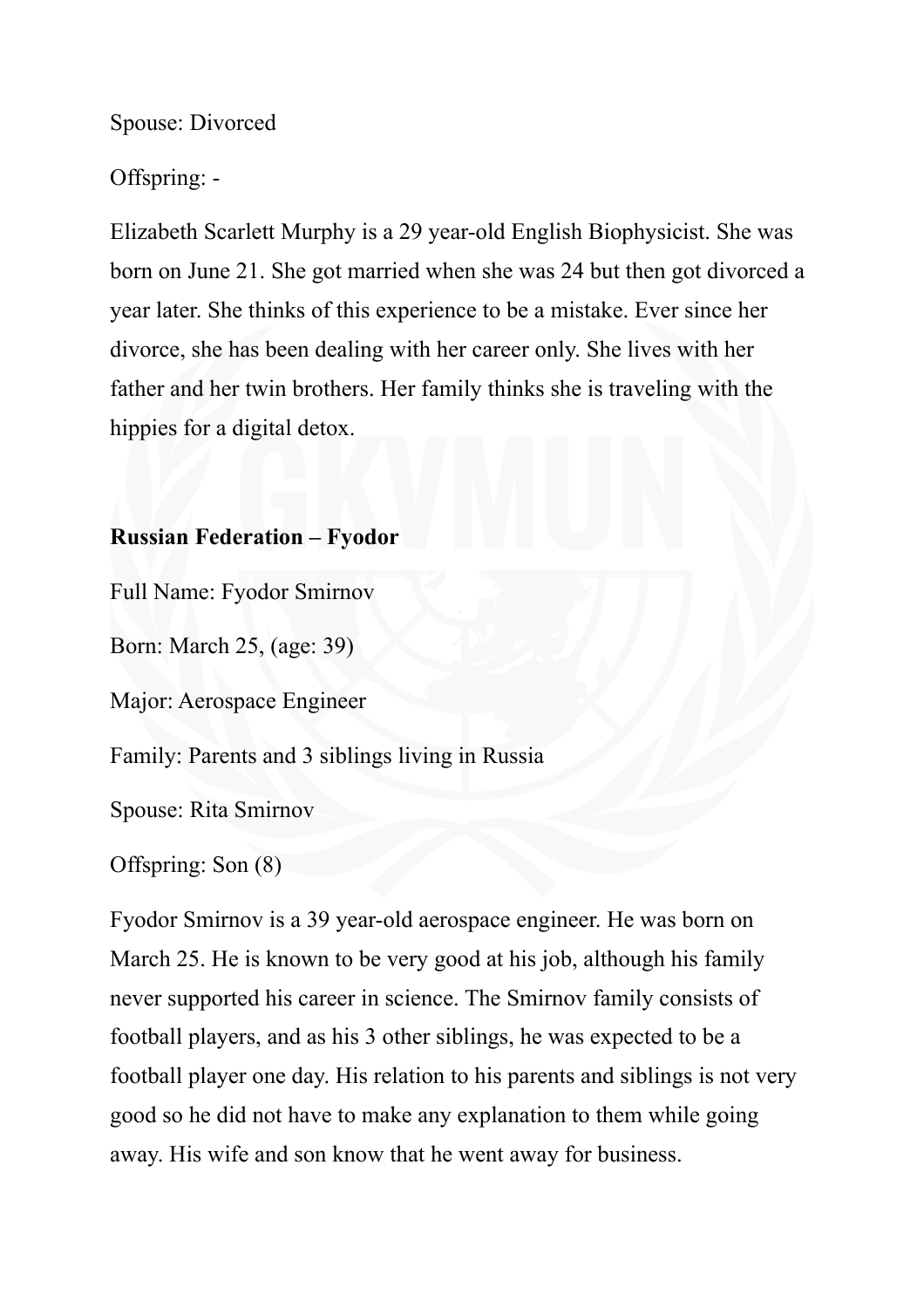#### **China – Haitao**

Full Name: Haitao Liu

Born: February 18, (age: 33)

Major: Astronaut

Family: Parents both dead

Spouse: -

Offspring: -

Haitao Liu is a 33 year-old astronaut from China. He was born on February 18. He did not have many friends in his school years but now that he has one of the coolest jobs in the whole world, everyone has something to say to him. Although he is well aware of the perks of his job, he also knows that it is very hard and risky. He has always been into space and sometimes he still feels like a kid reading the space page of a science kid magazine. This never-ending interest of him in space makes him very successful and innovative at his job. That is exactly what is needed for this top secret mission. Also the fact that he does not have close family who will ask questions, is a good reason why Haitao should be the one for this mission.

#### **France – Béatrice**

Full Name: Béatrice Benoit

Born: November 5, (age: 36)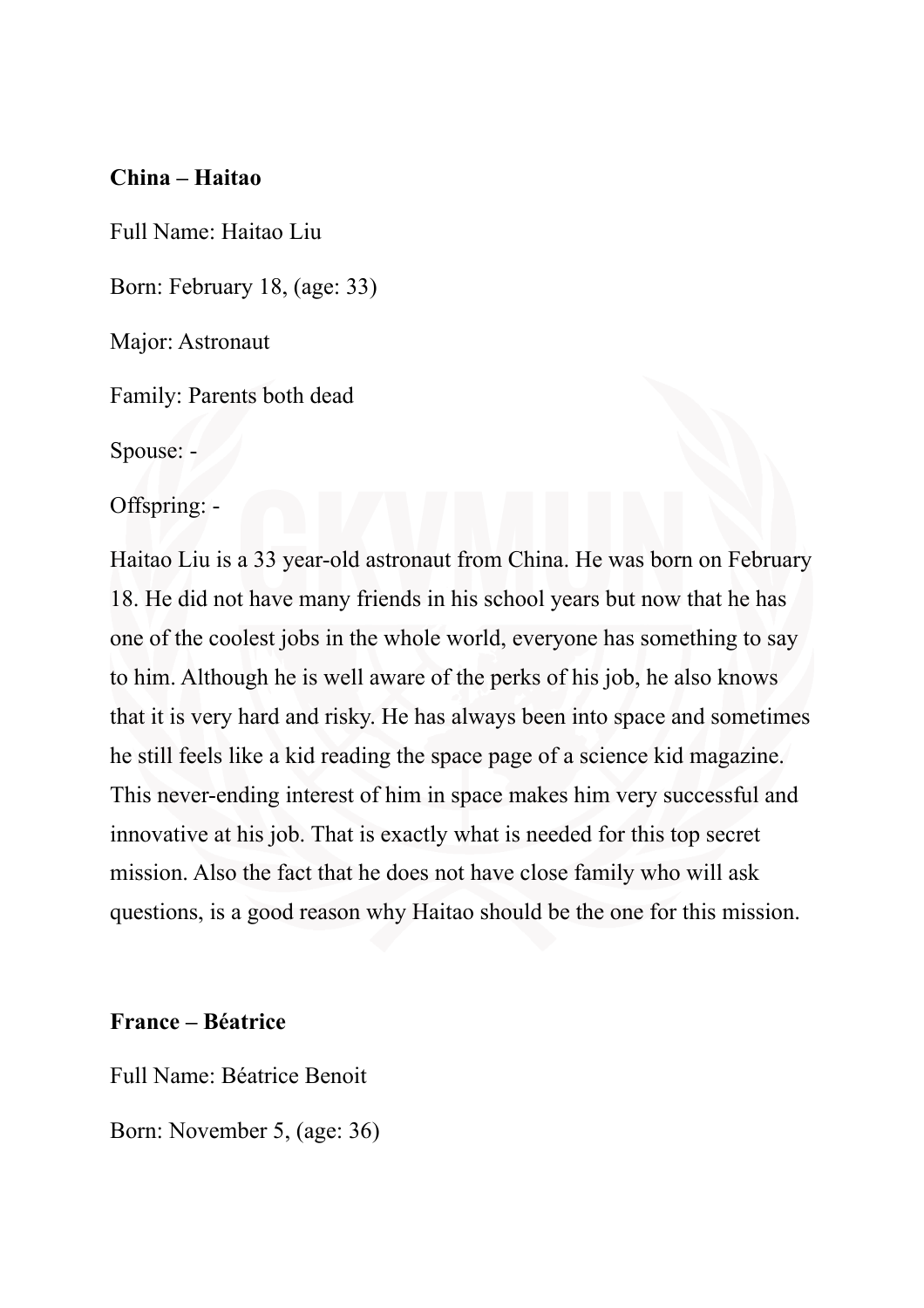Major: Marine Biologist

Family: Parents, step-mother and brother living in France

Spouse: Cédric Damien Benoit

Offspring: 2 sons (14 and 12)

Béatrice Benoit is a 36 year-old marine biologist from France. She was born on November 5. She lives in France with her husband and sons. She has a good relationship with her family, especially her mother. She met her colleague Cédric D. Benoit when she was away for college, they got married soon after. As she travels quite often because of her profession, it was easy for her to travel to Florida. She told her family that she is camping near an ocean in Florida. They have beautiful deep blue waters there after all, right?

## **Germany – Felicity**

Full Name: Felicity Engel

Born: August 19, (age: 30)

Major: Quantum Physicist

Family: Parents and brother living in Germany

Spouse: -

Offspring: -

Felicity Engel is a 30 year-old quantum physicist from Germany. Her parents are quite rich so she had lots of opportunities. Her father wanted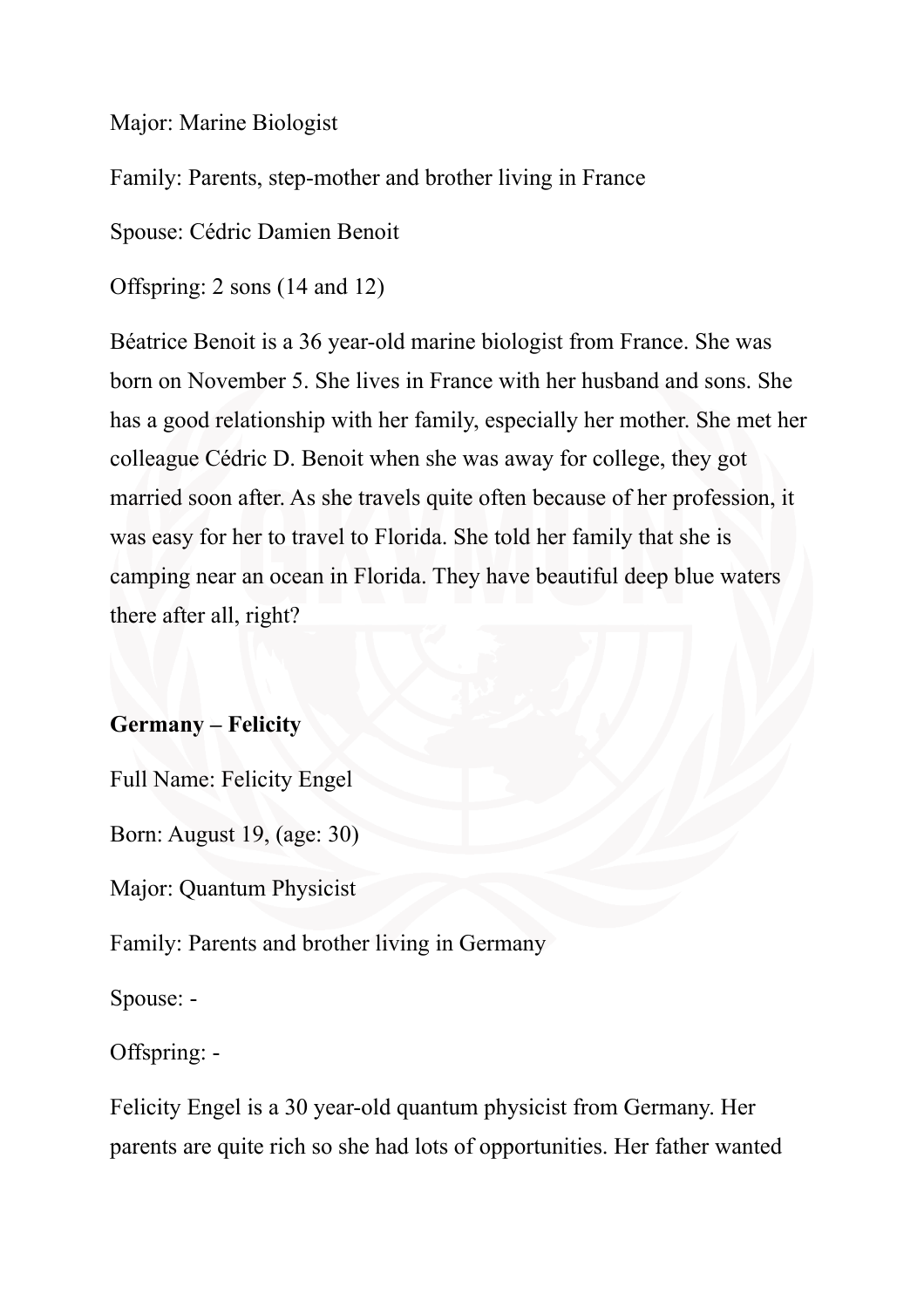her to run the company but she was very passionate about physics, hence she decided to go to MIT to study quantum physics instead. She is a very successful scientist. She is also almost richer than his family at her young age. She told her family that she was leaving for vacation.

#### **Netherlands – Anneliese**

Full Name: Anneliese De Vries

Born: May 22, (age: 30)

Major: Genetic Engineer

Family: Mother living in Netherlands, father-dead

Spouse: -

Offspring: -

Anneliese De Vries is a 30 year-old genetic engineer from Netherlands. Growing up in the Netherlands was fun and easy. When she graduated and moved to the US, it was hard for her to get used to living in a country where science does not only mean working to make the world a better place, but also to make more money every day. After a while she came back to the Netherlands and because she traveled while trying to build a career, she is not well known despite her talent. This was exactly what is needed for this top secret mission. She told her mother she is traveling. She is focused and determined!

**Japan – Kaito**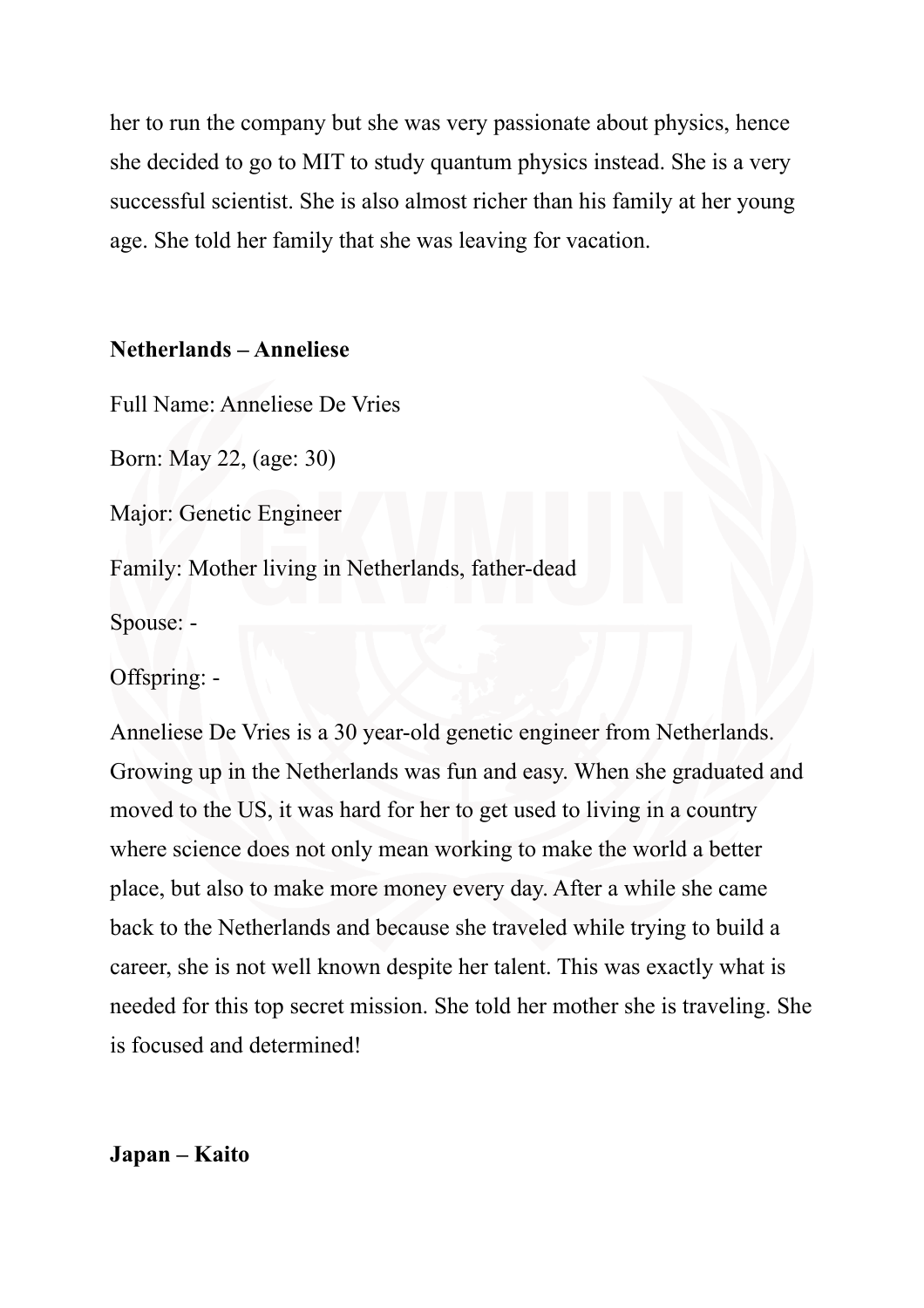Full Name: Kaito Kimurao

Born: December 17, (age: 28)

Major: Quantum Physicist

Family: Parents both dead.

Spouse: Sakura Kimurao

Offspring: 2 daughters (twins, 3)

Kaito Kimurao is a 28 year-old Japanese Quantum Physicist. His parents died when he was young and he now lives with his wife and daughters. He used to run a company of his own but nowadays he only focuses on his career on quantum physics. He is very good at his job but as he is not very sociable, he is not well known. He told his wife and children that he was visiting Europe.

#### **Turkey – Alp**

Full Name: Alp Baran Genç

Born: May 17, (age: 31)

Major: Experimental Physicist

Family: Parents both living in Turkey

Spouse: Fiancée Deniz Sönmez

Offspring: -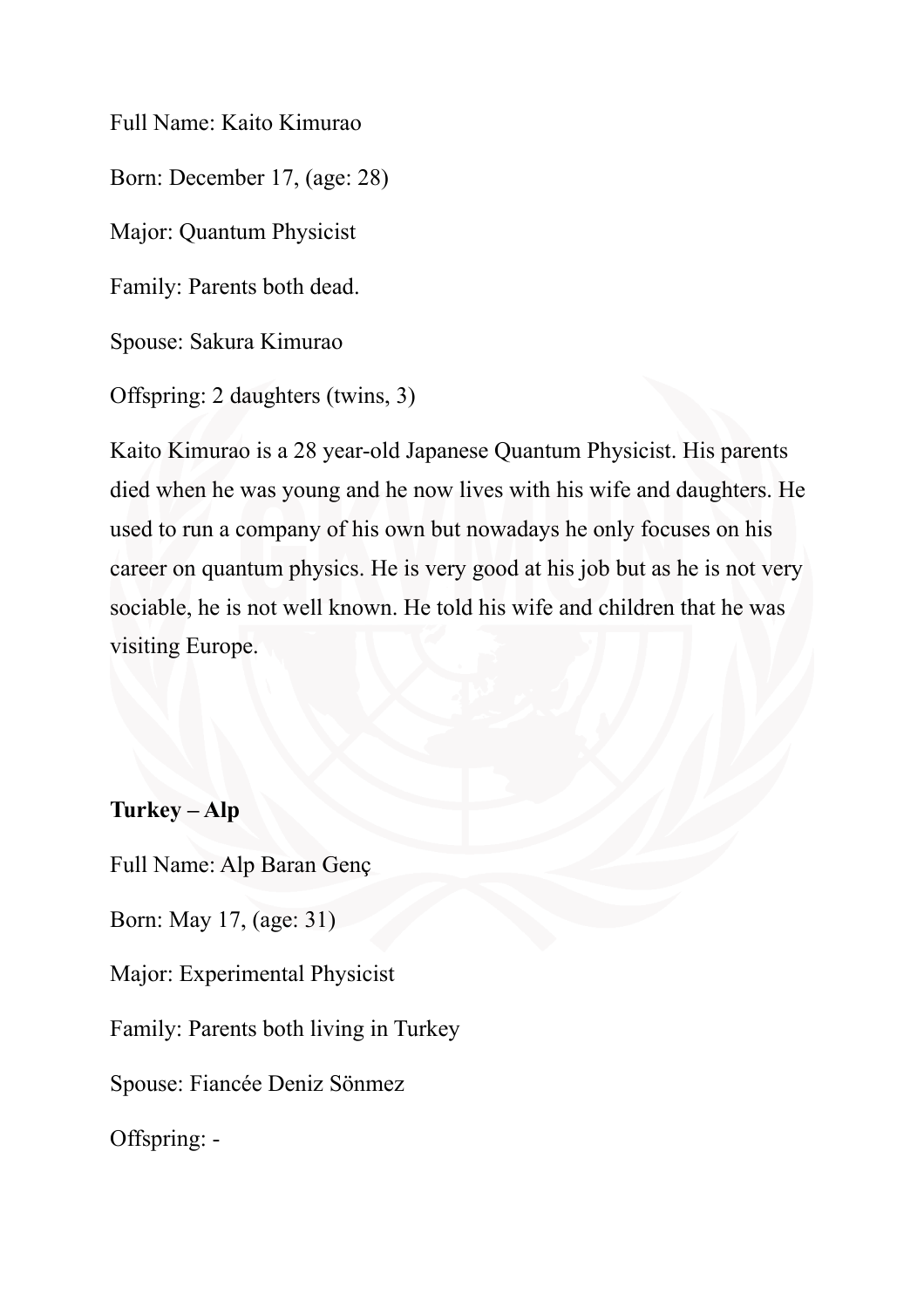Alp Baran Genç is a 34 year-old Experimental Physicist from Turkey. He is an only child of a Turkish family so his parents gave him everything they had when he said he got accepted from Stanford. He is incredibly smart and quite brave to leave everything behind and move to the US for a job that is hard to make money from. He always worked hard and now he is one of the best in his profession! Turkey was sure to assign him for this mission. He had to tell his fiancée that he is visiting his old college friends in Florida. She thought he is planning in secret for their wedding. She couldn't be more wrong.

#### **Switzerland – Juliette**

Full Name: Juliette Wagner Born: October 12, (age: 29) Major: Genetic Engineer Family: Parents and 2 sisters living in Switzerland Spouse: Luis Renard Wagner Offspring: -

Juliette Wagner is a 29 year-old Swiss genetic engineer. She was born on October 12. She lives with her husband. She is very enthusiastic about her profession. In her younger years, she was a conspiracy theorist. She believed that lots of people from her home town were abducted by aliens. She read many books upon this idea and has met many other conspiracy theorists over the years. The reason why she was chosen for this mission is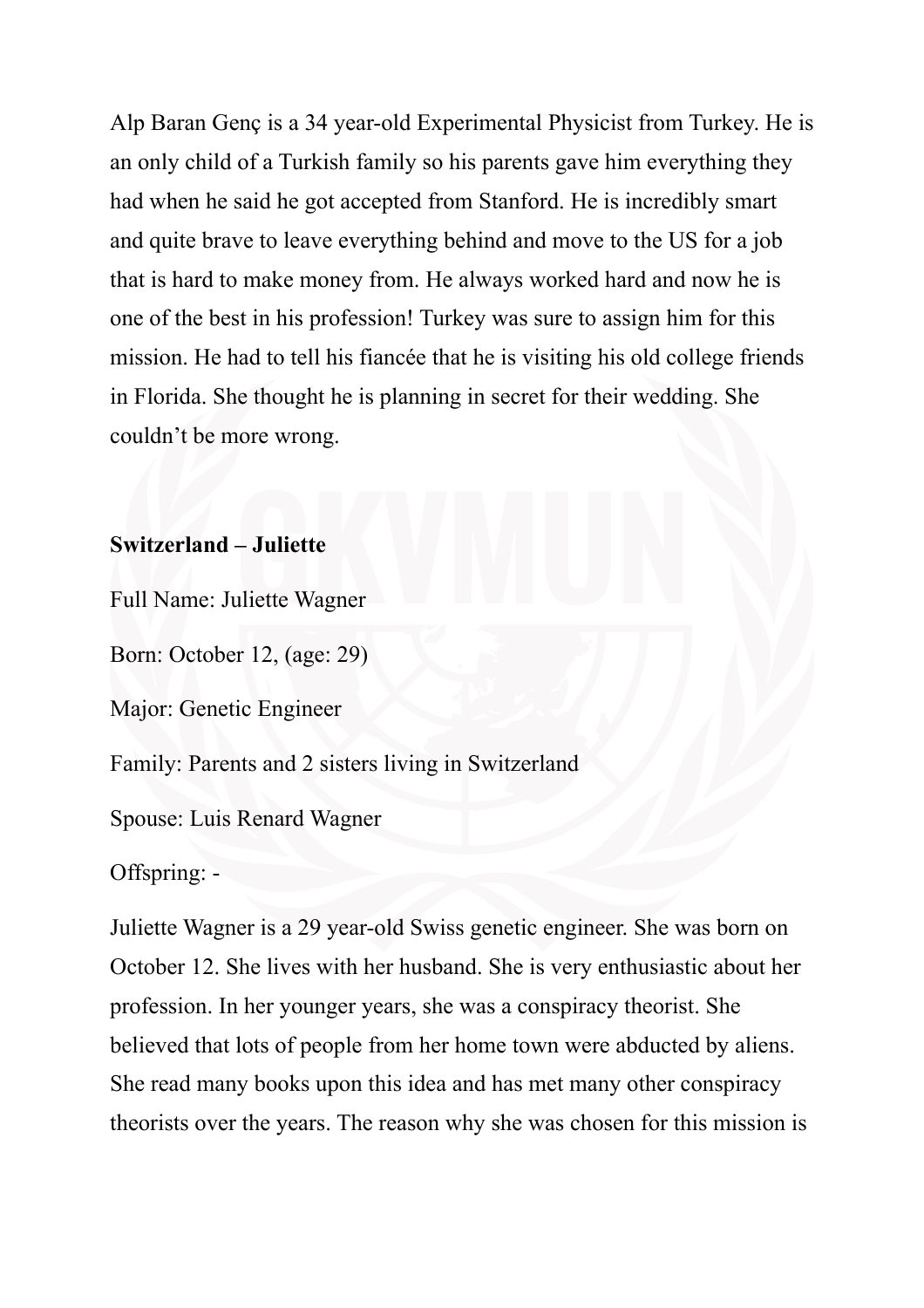her imagination and her success in genetic engineering. When she heard about this mission she almost cried of thrill!

#### **Italy – Serena**

Full Name: Serena Cecilia Fiore

Born: February 8, (age: 40)

Major: Theoretical Physicist

Family: Mother dead, father living in Italy

Spouse: Divorced

Offspring: Daughter (3)

Serena C. Fiore is a 40 year-old theoretical physicist from Italy. When she was in middle school she wanted to be a mermaid. She loved her name Serena which means mermaid. No one believed her when she tried to prove mermaids' existence but she did not give up. Years later she grew out of it and decided to become a theoretical physicist. It can be said that her love and dedication to trying to explain the things she thought to be true did not disappear after all. She is undeniably good at her job and everyone in the science community has developed great respect for Serena. She is very experienced and she was the first to come to mind for this top secret mission! She had her father take care of her 3 year old daughter and told them she was on a vacation for her job.

#### **India – Pranav**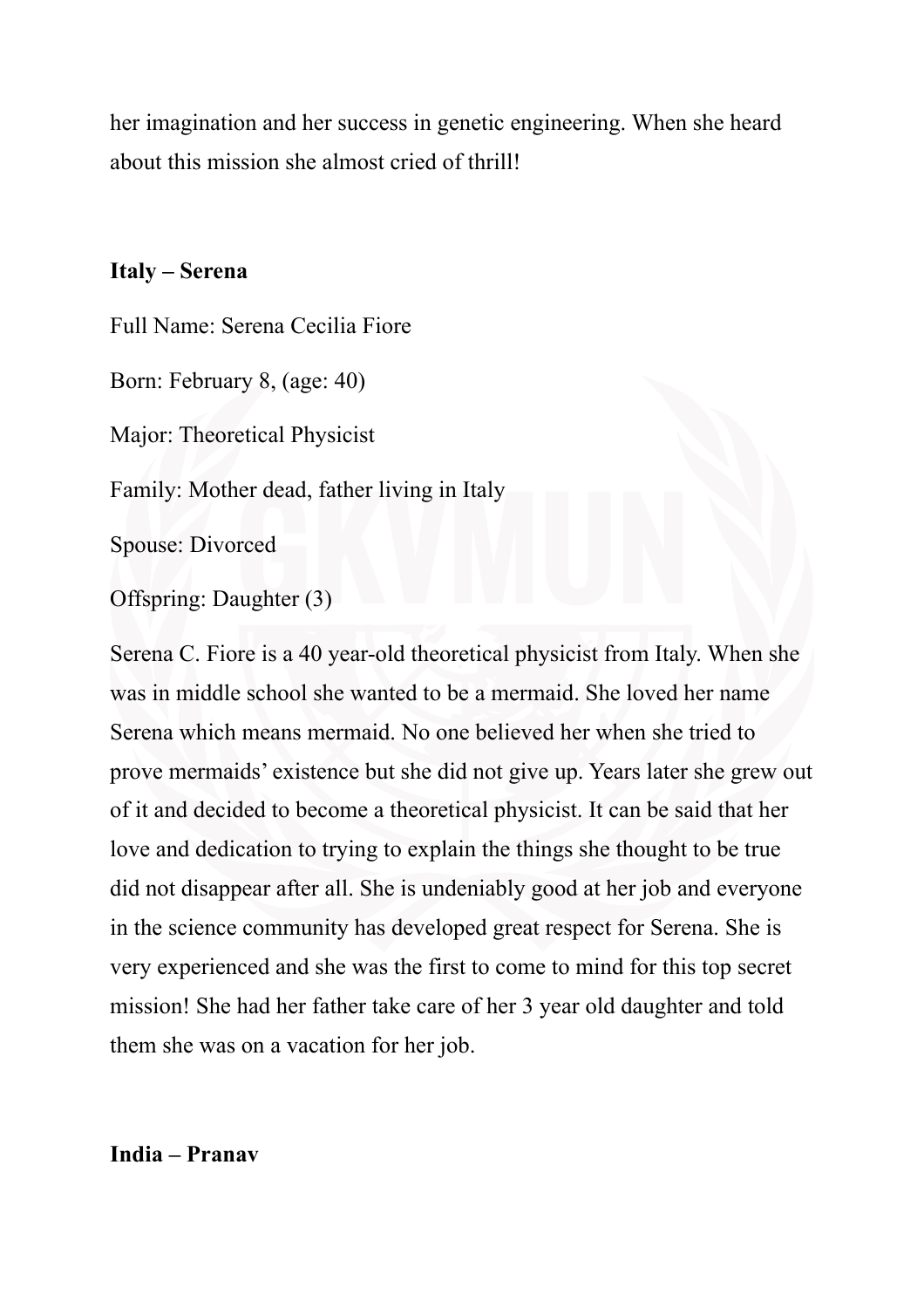Full Name: Pranav Gupta

Born: July 19, (age: 37)

Major: Astrophysicist

Family: Parents and 2 sisters living in America, brother in India Spouse: -

Offspring: -

Pranav Gupta is a 37 year-old astrophysicist from India. He was very successful in school and he has a pretty traditional Indian family, so everyone expected him to become a doctor but he wanted to help the world from a different position. He disobeyed his parents by studying astrophysics. His parents accepted this decision sooner or later. He became a very good astrophysicist and was one of the first people to come to mind for this mission. His family will be thinking he is on a well-deserved vacation when in reality he will be saving the world!

#### **South Korea – Jin-Sang**

Full Name: Pyeong Jin-Sang

Born: September 25, (age: 46)

Major: Surgeon

Family: Parents both living in South Korea, brother living in Canada

Spouse: -

Offspring: -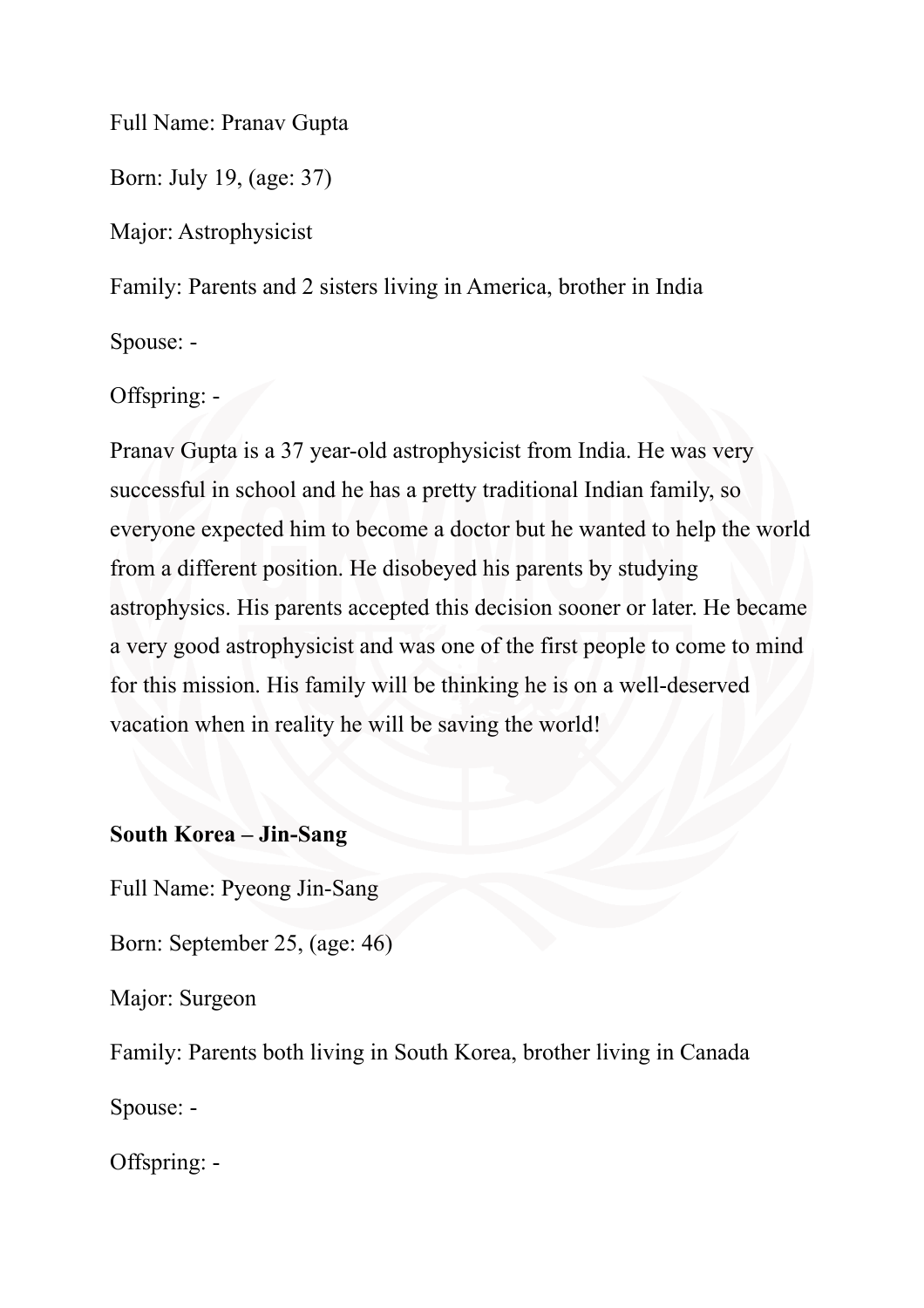Pyeong Jin-Sang is a 46 year-old surgeon from South Korea. He is one of the best in his country known for his "steady hands". Although he can easily make money from rich people's basic surgeries, he has a deep desire to help the ones in need all around the world. He has always been there to help everyone which is the reason why people trust him. He always travels to help everyone he can, so when one day he traveled to Florida, no one questioned anything. Since he lived alone, he is perfect for a top secret mission!

#### **Canada – Raven**

Full Name: Raven Moore

Born: April 28, (age 26)

Major: Astronaut

Family: Parents both living in Canada

Spouse: Fiancé Elliot Cardinal

Offspring: -

Raven Moore is a 26 year-old Canadian Astronaut. She is the youngest in the group but despite her young age she is one of the most intelligent and successful people in her field. She always had an interest to discover the unknown. Raven never gives up and will always be determined when the future is at stake. She was perfect for this mission. She told her parents and fiancé that she will be away to work with the space agency.